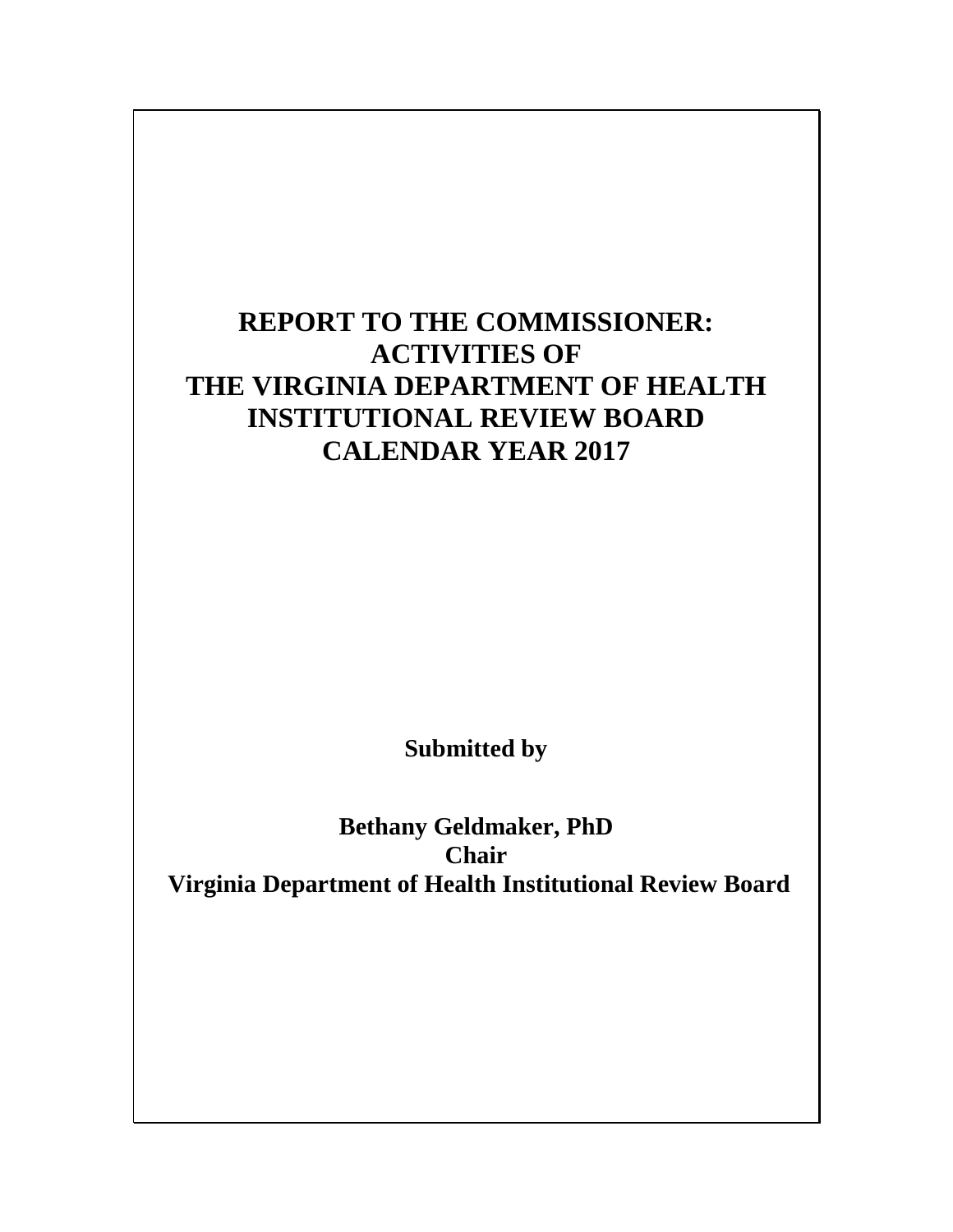## **REPORT TO THE COMMISSIONER: ACTIVITIES OF THE VIRGINIA DEPARTMENT OF HEALTH INSTITUTIONAL REVIEW BOARD FOR CALENDAR YEAR 2017**

Regulations for the conduct of human research, developed and approved by the Virginia Board of Health, became effective on July 1, 1993 and were most recently updated on January 14, 2016. The regulations apply to the department, including any local health department and to any facility operated, funded or licensed by the department which conducts or which proposes to conduct or authorize research which uses human participants. According to those regulations, prior to the initiation of a human research project, a description of the proposed project shall be submitted to a research review committee for review and approval. The Virginia Department of Health (VDH) subsequently appointed an Institutional Review Board (IRB). In addition, a guidance document, *Virginia Department of Health Institutional Review Guidelines and Procedures,* was developed and updated in March 2016.

The Office for Human Research Protections (OHRP), within the U.S. Department of Health and Human Services (DHHS), is responsible for ensuring the safety and welfare of people who participate in HHS-sponsored research. VDH has voluntarily registered and has applied for and received Federalwide Assurance for its IRB from OHRP. Registration with OHRP facilitates DHHS's effort to establish effective communication with IRBs. In addition, receiving an assurance from OHRP formalizes an institution's commitment to protect human subjects.

Depending on the level of risk of the research protocol and the participant population, IRBs may conduct either exemption review, expedited review or full board review.

Under the Code of Federal Regulations 45 CFR 46.101 (b), certain categories of research that present little or no risk to human subjects (non-vulnerable subjects) do not require ongoing monitoring and review by an IRB. However, IRB staff, in consultation with the IRB chair, must make the determination that the study does indeed meet the criteria for exemption before the research study may commence. This type of review is called "exempt review". If a study falls into one of the exempt categories, researchers still have ethical responsibilities to protect participants' rights. If the risks to human subjects appear questionable or the project does not fit into the federally defined categories for exemption, the IRB will notify the investigator that he/she must submit the study as a new protocol for either full or expedited review.

Under the Code of Federal Regulations 45 CFR 46.101 (b), certain categories of human subject research involving no more than minimal risk, as well as minor changes to approved research, qualify for what is called "expedited review". In these instances, a designated IRB member or group of members reviews the proposed research rather than the entire IRB with final review and approval by the IRB chair.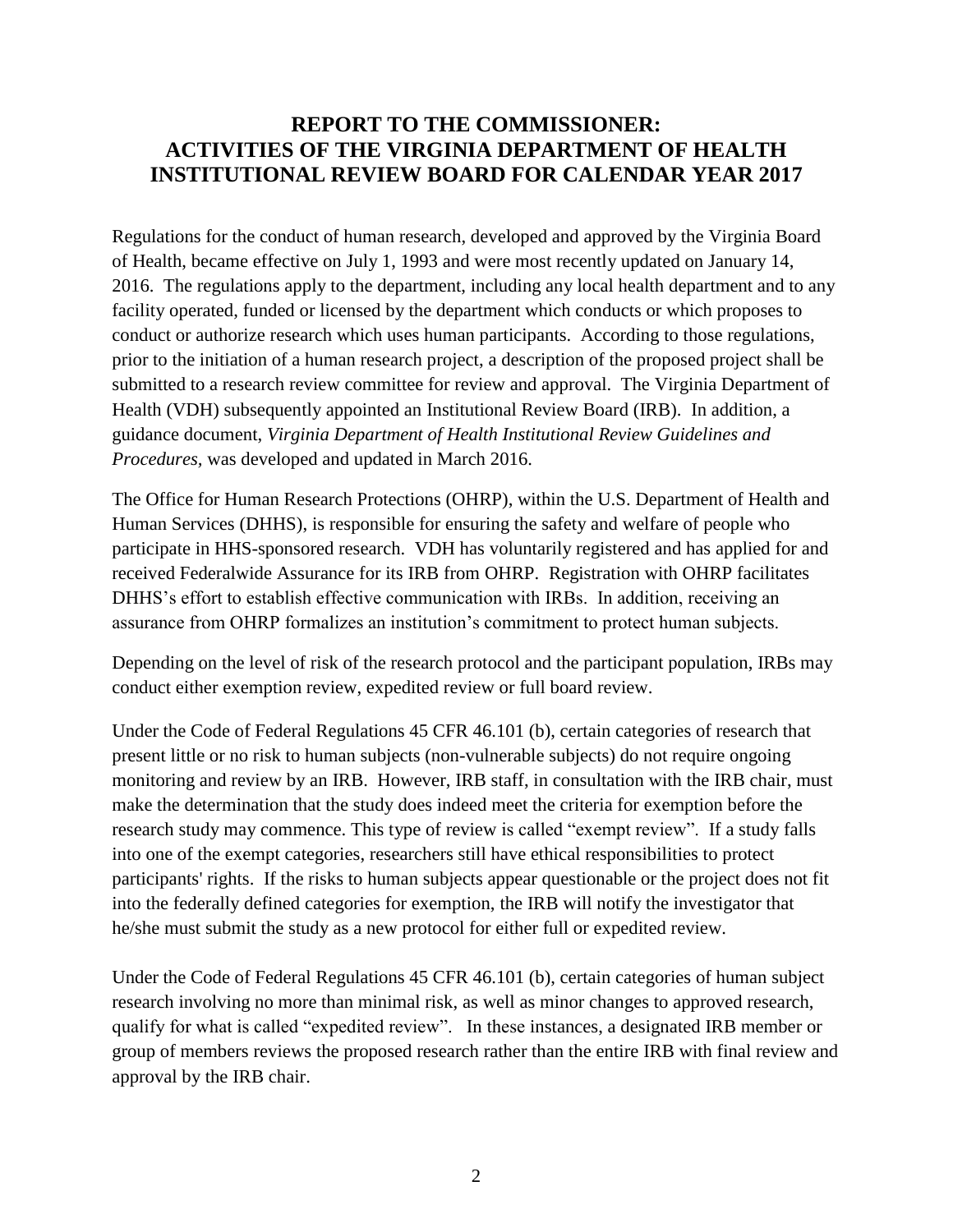When full board review is necessary, the research proposal is presented and discussed at a meeting at which a quorum of IRB members is present. For the research to be approved, it must receive the approval of a majority of those voting members present. This is considered "full board review".

In July 2017, Dr. Bethany Geldmaker was elected by the IRB members to serve as the chair following the resignation of Dr. Adrienne McFadden, former Director of the Office of Health Equity, who was serving as the interim chair.

VDH IRB meetings were held quarterly during 2017: February 13, April 10, July 10, and October 16. Minutes are available on request. The following is a summary of the activities and actions of the VDH IRB as per state "Regulations for the Conduct of Human Research," 12VAC5-20-50, during calendar year 2017.

| <b>Review Type</b>      | <b>Approved</b> | <b>Not Approved</b> |
|-------------------------|-----------------|---------------------|
| <b>Full Review</b>      |                 |                     |
| <b>Expedited Review</b> |                 |                     |
| <b>Exempt Review</b>    |                 |                     |

### **I. A DESCRIPTION OF EACH HUMAN RESEARCH PROJECT REVIEWED AND APPROVED OR DISAPPROVED:**

**A. Full Board Reviews** None

#### **B. Expedited Reviews**

| Study $\#$ :                   | 40242                                                   |
|--------------------------------|---------------------------------------------------------|
| <b>Title:</b>                  | National Healthy Start Program Evaluation               |
| <b>Principal Investigator:</b> | Jamelle Banks, MPH, Maternal and Child Health           |
|                                | Bureau, HRSA                                            |
| Approved:                      | January 27, 2017                                        |
| $C_{\text{tridi}}$ Durnages    | The good of the Nettenel Hoolthy Stort evaluation is to |

**Study Purpose:** The goal of the National Healthy Start evaluation is to determine the effect of the transformed federal healthy start program on changes in participantlevel characteristics. The national evaluation includes three components: 1) implementation; 2) utilization; and 3) outcome. The implementation evaluation will describe Healthy Start programs and strategies and identify program factors that are associated with effective implementation. The utilization evaluation will examine the characteristics of participants and non-participants and factors that help explain differential penetration or service rates. The outcome evaluation will assess the overall effectiveness of the program with regard to producing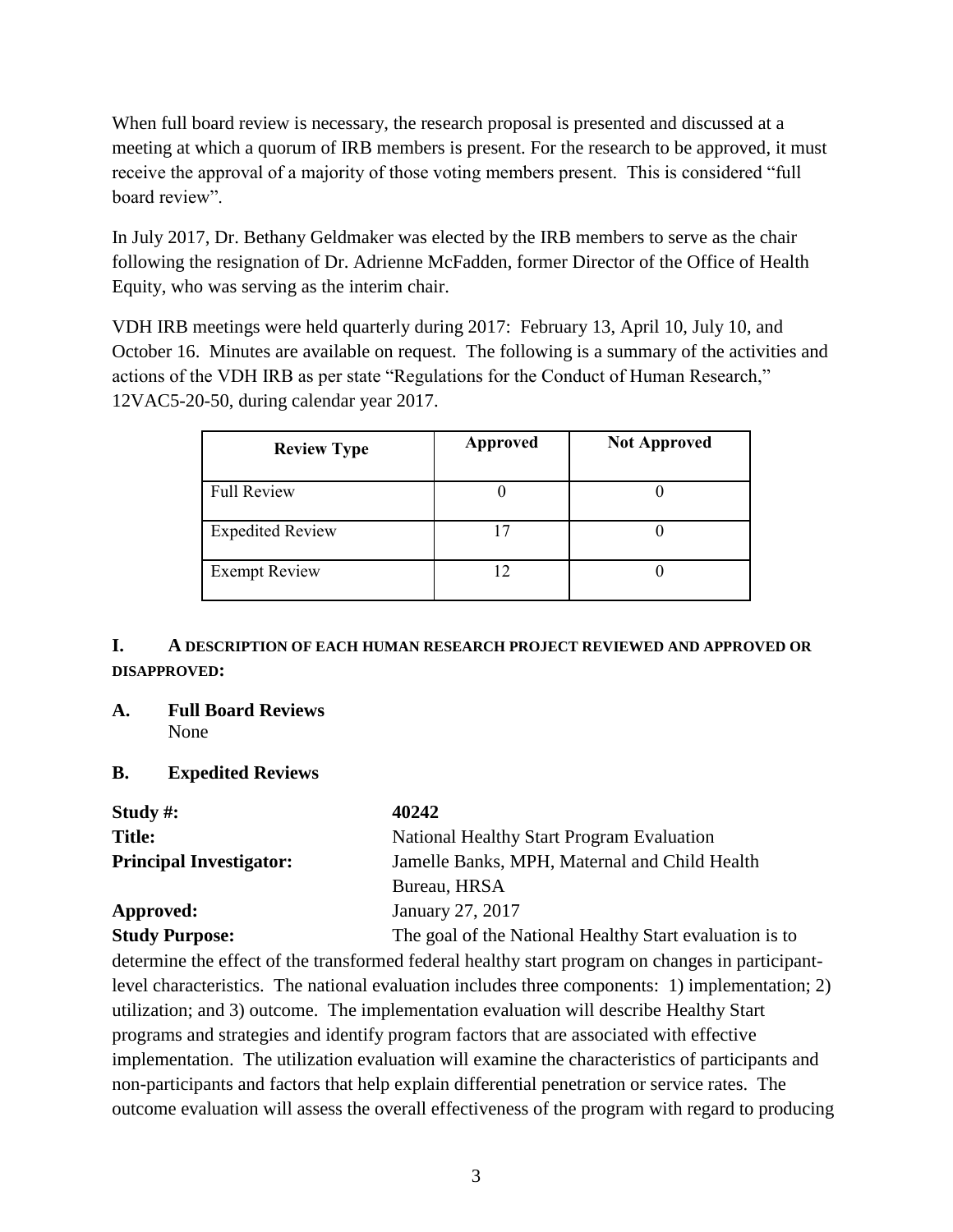expected outcomes among the target populations and factors that help explain variation in the program's impact on individual level outcomes.

| Study $#$ :                    | 40243                                                                                  |
|--------------------------------|----------------------------------------------------------------------------------------|
| <b>Title:</b>                  | Assessing the Effectiveness of Richmond Family and                                     |
|                                | <b>Fatherhood Initiative Parenting Programs Among</b>                                  |
|                                | Incarcerated Fathers and Mothers in the Richmond                                       |
|                                | <b>City Justice Center</b>                                                             |
| <b>Principal Investigator:</b> | Anthony J. Mingo Sr., Richmond City Health Department                                  |
| Approved:                      | January 31, 2017                                                                       |
| <b>Study Purpose:</b>          | To assess the effectiveness of the Richmond Family and                                 |
|                                | Fatherhood Initiative Parenting Programs among incarcerated fathers and mothers in the |
| Richmond City Justice Center.  |                                                                                        |

| Study $#$ :                    | 40244                                                                                           |
|--------------------------------|-------------------------------------------------------------------------------------------------|
| <b>Title:</b>                  | Prevalence of Microcephaly Over Ten Years                                                       |
| <b>Principal Investigator:</b> | Colin Benusa, MPH candidate, Virginia                                                           |
|                                | <b>Commonwealth University</b>                                                                  |
| <b>Approved:</b>               | January 31, 2017                                                                                |
| <b>Study Purpose:</b>          | This is a student capstone project. The purpose of the                                          |
|                                | research is to better understand the prevalence of microcephaly and the various characteristics |
|                                | including maternal, infant and prenatal characteristics associated with microcephaly.           |

| Study $\#$ :                                      | 40245                                                         |
|---------------------------------------------------|---------------------------------------------------------------|
| <b>Title:</b>                                     | Validation of a New Abuse Assessment Tool                     |
| <b>Principal Investigator:</b>                    | Joanna Hemmat, Fairfax County Health Department               |
| Approved:                                         | February 13, 2017                                             |
| <b>Study Purpose:</b>                             | The purpose of this study is to validate a new tool to assess |
| intimate partner violence against pregnant women. |                                                               |

| Study $#$ :                    | 40246                                                                                          |
|--------------------------------|------------------------------------------------------------------------------------------------|
| <b>Title:</b>                  | The Effect of Maternal Education on Infant and Maternal                                        |
|                                | Health: New Causal Evidence                                                                    |
| <b>Principal Investigator:</b> | Ji Yan, PhD, Appalachian State University                                                      |
|                                | Lisa Schulkind, PhD, University of NC- Charlotte                                               |
| Approved:                      | March 3, 2017                                                                                  |
| <b>Study Purpose:</b>          | The purpose of this study is to compare education and                                          |
|                                | health outcomes for women with birthdates just before their state's school entry date to those |

who are born just after the entry date. General hypothesis is that maternal education, which is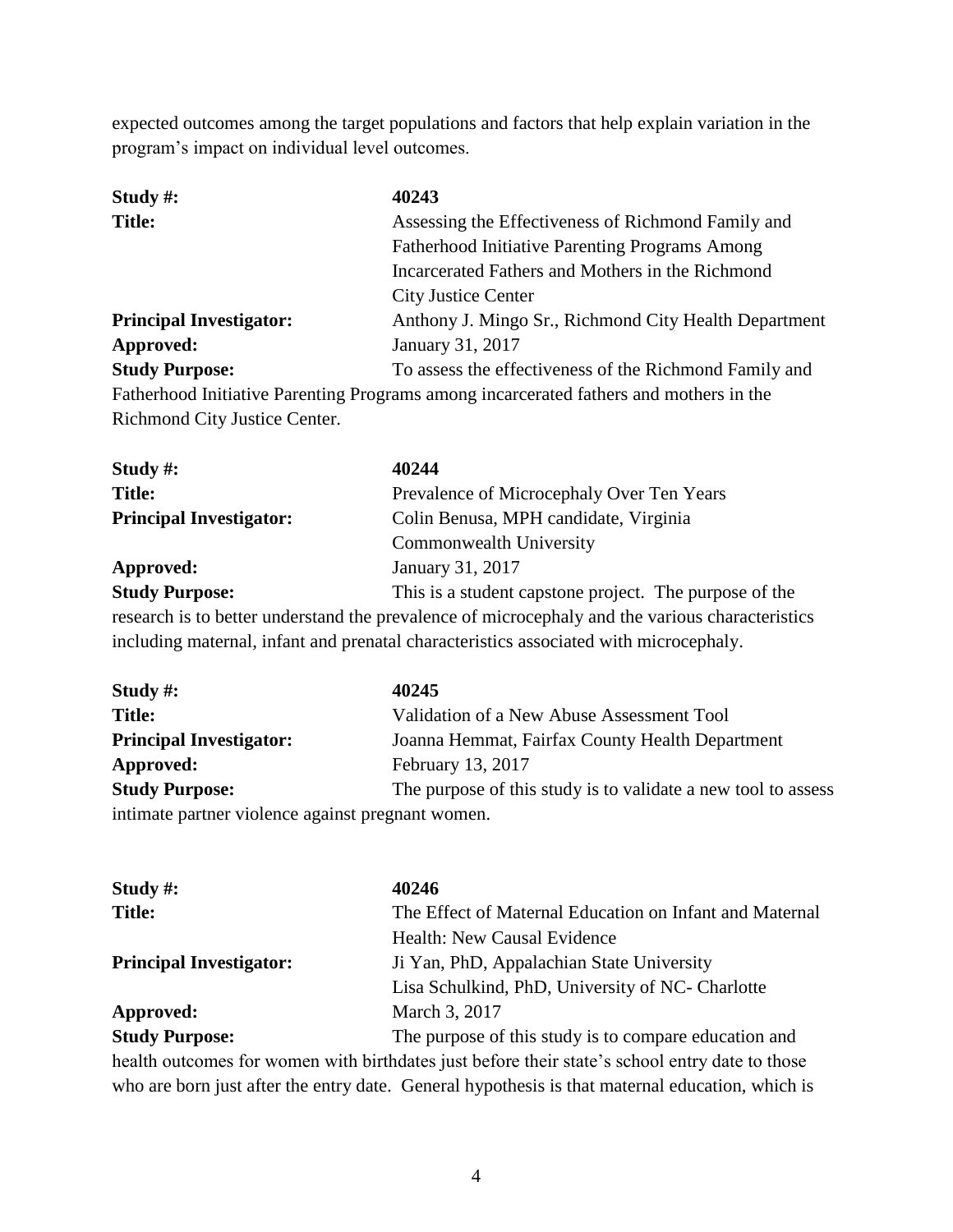affected by school entry policies, will impact the health of mothers and infants through one of several causal channels including health knowledge, income, fertility, marriage, etc.

| Study #:                       | 40247                                              |
|--------------------------------|----------------------------------------------------|
| <b>Title:</b>                  | <b>Cancer Case Comparisons</b>                     |
| <b>Principal Investigator:</b> | Susan Modesitt, MD, University of Virginia         |
| Approved:                      | March 17, 2017                                     |
| <b>Study Purpose:</b>          | This study will compare low and high-grade ovarian |

epithelial cancers with regards to demographic characteristics and treating hospital descriptors, and assess factors correlating with missing grade. The hypothesis is that demographic characteristics and disease descriptors may vary depending on the grade of the ovarian cancer.

| Study $\#$ :                   | 40248                                                  |
|--------------------------------|--------------------------------------------------------|
| <b>Title:</b>                  | 2017 Statewide Oral Health Needs Assessment of         |
|                                | <b>Head Start Children</b>                             |
| <b>Principal Investigator:</b> | Shahid M. Hafidh, MPH, Virginia Department of Health   |
| Approved:                      | April 17, 2017                                         |
| <b>Study Purpose:</b>          | The purpose of the 2017 Oral Health Assessment of Head |

Start Children is to collect data regarding the oral health status of this population, as well as other factors influencing access to care. Based on studies of other low socioeconomic populations, it is anticipated that low-income pre-school children will have more disease and a lack of access to care than their higher income counterparts.

| Study $#$ :                    | 40249                                                        |
|--------------------------------|--------------------------------------------------------------|
| <b>Title:</b>                  | A Descriptive Analysis of Chlamydia and Gonorrhea            |
|                                | Incidence in Portsmouth, Norfolk and Accomack Virginia       |
|                                | (Years 2009-2016)                                            |
| <b>Principal Investigator:</b> | Dan G. Robison, PhD, CPT, Eastern Virginia Medical           |
|                                | School                                                       |
| Approved:                      | July 24, 2017                                                |
| <b>Study Purpose:</b>          | The purpose of the study is to describe the current state of |

gonorrhea and chlamydia in Portsmouth, Norfolk, Franklin, and Accomack, Virginia in terms of treatment facility, age, gender, race, ethnicity, and diagnosis.

| Study $\#$ :                   | 40250                                                 |
|--------------------------------|-------------------------------------------------------|
| <b>Title:</b>                  | Add Health Biology of Chronic Disease Emergence and   |
|                                | Medical Outcome Surveillance                          |
| <b>Principal Investigator:</b> | Eric A Whitsel, MD, MPH, University of North Carolina |
| Approved:                      | August 1, 2017                                        |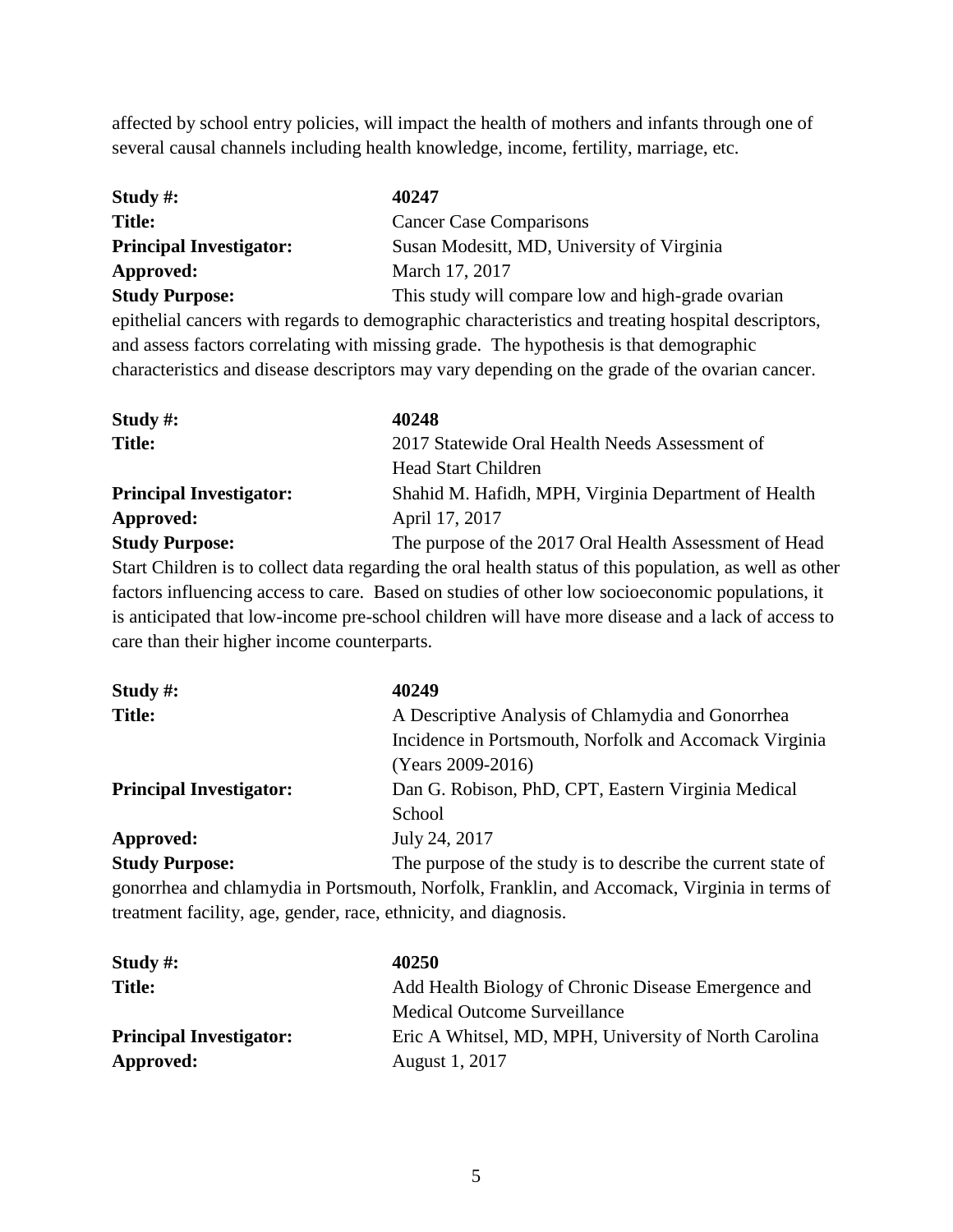**Study Purpose:** The purpose of this study is to establish a scalable infrastructure for monitoring chronic disease events among men and women who have been tracked from adolescence into adulthood as part of the National Longitudinal Study of Adolescent to Adult Health (Add Health).

| Study $\#$ :                   | 40251                                                        |
|--------------------------------|--------------------------------------------------------------|
| <b>Title:</b>                  | Using Vital Statistics Natality Data to Assess the Impact of |
|                                | <b>Stressful Events on Birth Outcomes</b>                    |
| <b>Principal Investigator:</b> | Erdal Tekin, PhD, American University                        |
| Approved:                      | August 1, 2017                                               |
| <b>Study Purpose:</b>          | The broad goal of this project is to examine the impact of   |

exposure to stressful life events during pregnancy on infant health using geocoded Vital Statistics natality data from birth certificates. To accomplish this broad goal, the researcher proposes to use the beltway sniper attacks that took place during September and October of 2002 in the District of Columbia, Maryland, and Virginia as a source of an extreme level of stress.

| $Study\#:$                     | 40252                                                                                          |
|--------------------------------|------------------------------------------------------------------------------------------------|
| <b>Title:</b>                  | Registry Linkage and Cohort Study of Cancer                                                    |
|                                | Risks in the U.S. for Radiologic Technologists                                                 |
| <b>Principal Investigator:</b> | Martha S. Linet, MD, MPH, National Cancer Institute                                            |
| Approved:                      | September 14, 2017                                                                             |
| <b>Study Purpose:</b>          | The purpose of this study is to follow up with                                                 |
|                                | approximately 150K radiologic technologists across the country who have been tracked since the |

1980s to study cancer incidence.

| Study $#$ :                    | 40253                                                                                       |
|--------------------------------|---------------------------------------------------------------------------------------------|
| <b>Title:</b>                  | Neighborhood Deprivation and Preterm Birth: The                                             |
|                                | Mediating Influence of Neighborhood Violence                                                |
| <b>Principal Investigator:</b> | Timothy Ihongbe, Student, Virginia Commonwealth                                             |
|                                | University (VCU)                                                                            |
|                                | Dr. Saba W. Masho, VCU faculty.                                                             |
| Approved:                      | September 21, 2017                                                                          |
| <b>Study Purpose:</b>          | The study aims to examine the mediating influence of                                        |
|                                | neighborhood violence on the association between neighborhood deprivation and preterm birth |
|                                | using a sample of women who gave birth between 2006 and 2015 in Richmond City, Virginia.    |

| Study $\#$ :                   | 40254                                          |
|--------------------------------|------------------------------------------------|
| <b>Title:</b>                  | Tick and Lyme Disease Knowledge, Attitudes and |
|                                | Practices in the New River Health District     |
| <b>Principal Investigator:</b> | Monica Goyanko, Virginia Tech                  |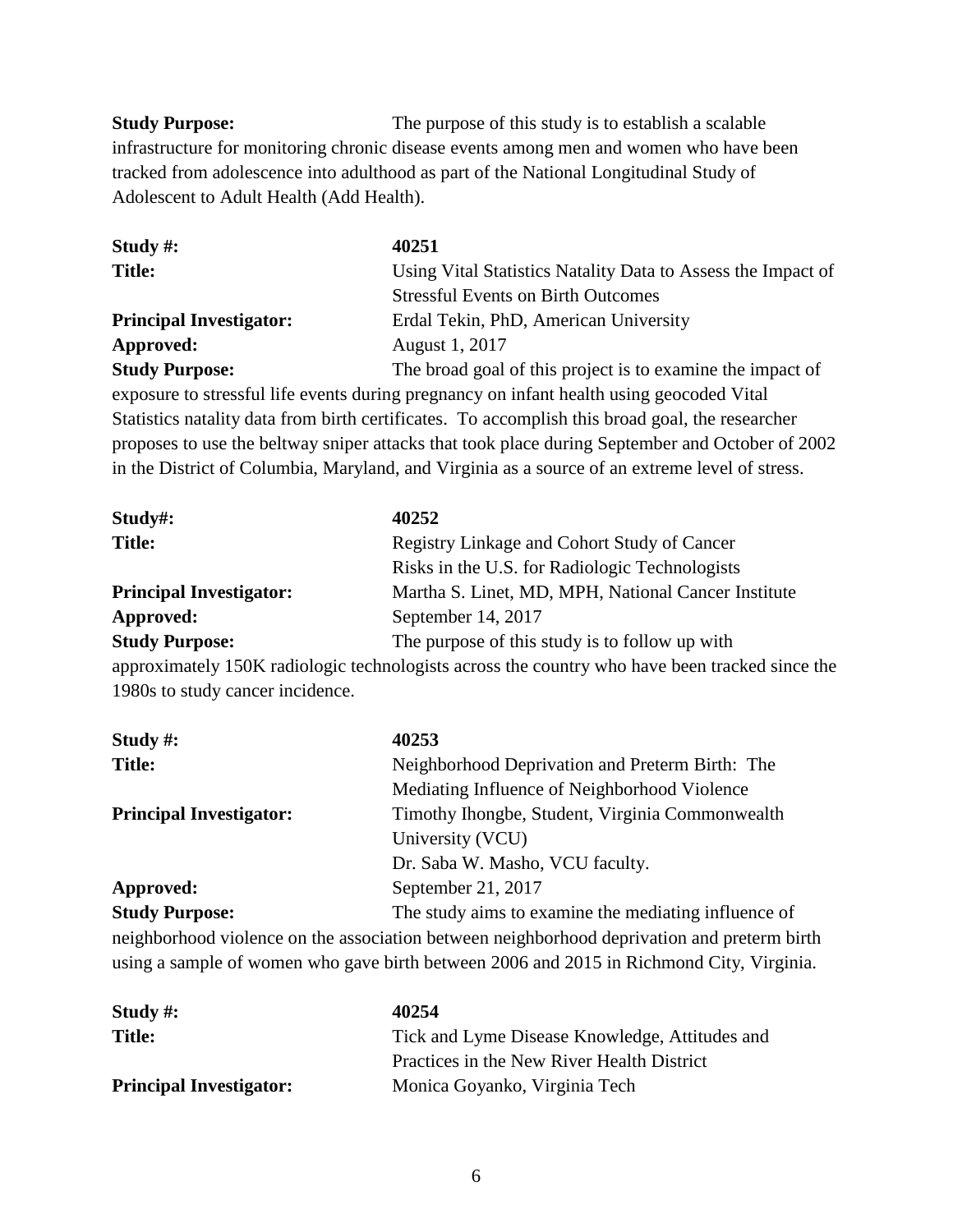**Approved:** September 22, 2017

**Study Purpose:** The purpose of this study is to 1) measure the current knowledge in the community of the causes, treatment and prognosis of Lyme disease and 2) to determine if an individual changes their behavior upon receiving information about Lyme disease.

| Study #:                       | 40255                                                  |
|--------------------------------|--------------------------------------------------------|
| <b>Title:</b>                  | Incidence, Latency and Survival of Cancer Following    |
|                                | World Trade Center (WTC) Exposure                      |
| <b>Principal Investigator:</b> | Charles Hall, PhD, Albert Einstein College of Medicine |
| Approved:                      | September 25, 2017                                     |
| <b>Study Purpose:</b>          | This is a long-term follow-up project to study cancer  |

latency. The study combines data from three cohorts of rescue/recovery workers exposed to the WTC site with cancer data to examine which types of cancers have elevated post-exposure risk. The research study will address if cancer incidence is increased after exposure to WTC rescue/recovery effort and which cancers are increased. It will also help to determine how long the post-exposure period is before there is an increased incidence of cancer.

| Study $\#$ :                   | 40256                                                       |
|--------------------------------|-------------------------------------------------------------|
| <b>Title:</b>                  | Community-wide Study of Cancer Care, Palliative Care        |
|                                | and Hospice                                                 |
| <b>Principal Investigator:</b> | J. Brian Cassel, PhD, Virginia Commonwealth University      |
| Approved:                      | September 29 2017                                           |
| <b>Study Purpose:</b>          | The purpose of this study is to demonstrate the feasibility |

and value of conducting a population-based study on palliative care for cancer patients by determining if cancer patients who received their care in the Richmond region received specialist palliative care services and, if so, where and when.

| Study $#$ :                    | 40257                                                                                       |
|--------------------------------|---------------------------------------------------------------------------------------------|
| <b>Title:</b>                  | Understanding User Characteristics, Preferences and                                         |
|                                | Experience to Develop Retention in Care Program for                                         |
|                                | Potential and Active Pre-Exposure Prophylaxis (PrEP)                                        |
|                                | Patients                                                                                    |
| <b>Principal Investigator:</b> | Karen Ingersoll, PhD, University of Virginia                                                |
| Approved:                      | November 3, 2017                                                                            |
| <b>Study Purpose:</b>          | The purpose of this study is to conduct initial research on                                 |
|                                | adapting a successful HIV retention in care program that was developed at the University of |

Virginia (Positive Links). The study aims to understand what actions, activities, and information a PrEP related phone app could provide or facilitate for users.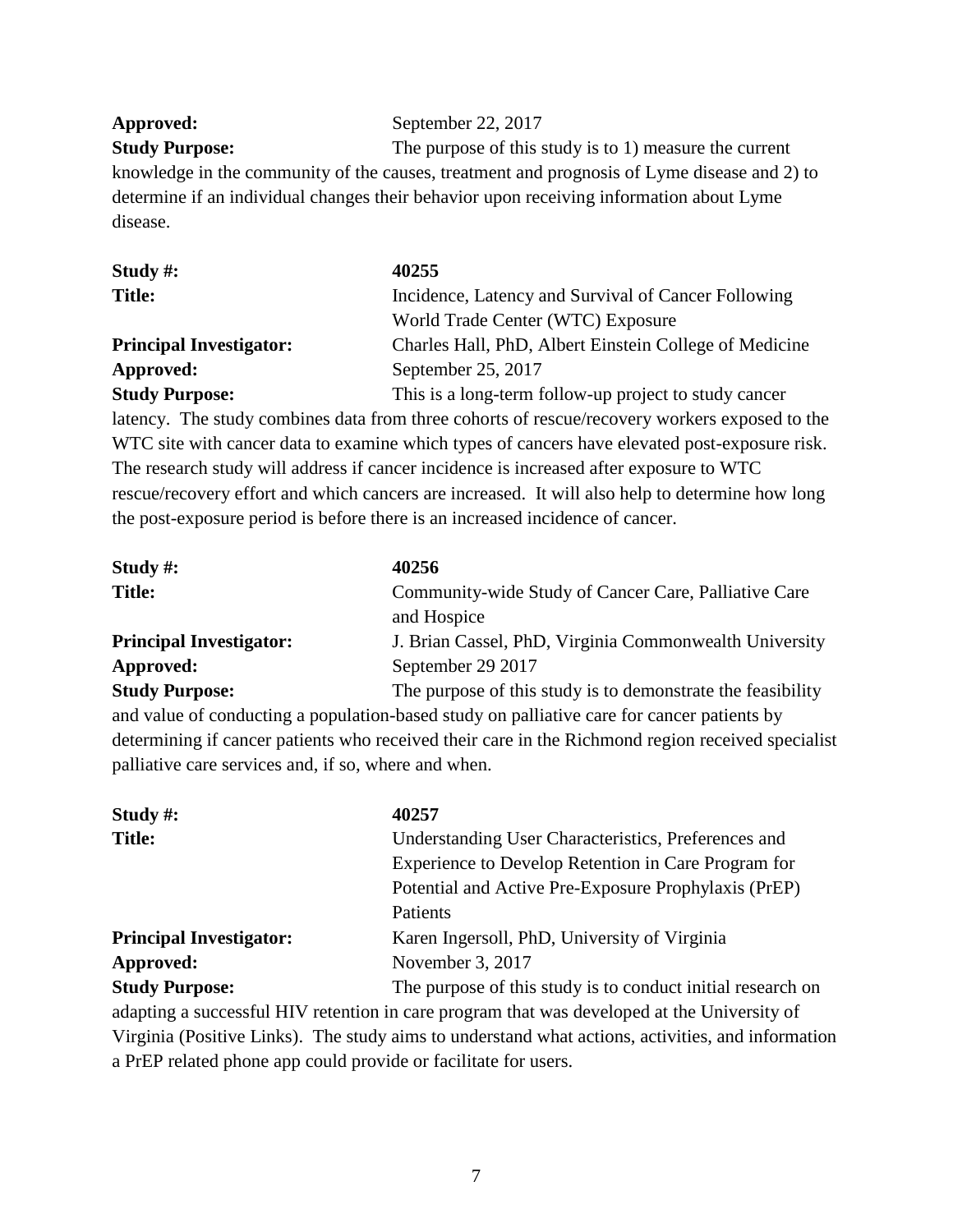| Study $\#$ :                   | 40258                                                  |
|--------------------------------|--------------------------------------------------------|
| <b>Title:</b>                  | Moving Forward Together 3 (Peer Promoting Exercise     |
|                                | Adoption and Maintenance among Cancer Survivors)       |
| <b>Principal Investigator:</b> | Bernardine M. Pinto, PhD, University of South Carolina |
| Approved:                      | November 8, 2017                                       |
| <b>Study Purpose:</b>          | The study aims to extend the reach of interventions by |

training Reach to Recovery (RTR) volunteers at the American Cancer Society to deliver intervention and make exercise interventions more accessible to survivors. The data obtained from this study will be useful in guiding cancer care organizations that offer peer support in implementing peer-mentoring approach through exercise.

#### **C. Exempt**

| Study #:                                                                                    | 50201                                                       |
|---------------------------------------------------------------------------------------------|-------------------------------------------------------------|
| <b>Title:</b>                                                                               | Exploring Preconception Health in a Diverse Population      |
|                                                                                             | of Women Using Community Based Participatory Research       |
| <b>Principal Investigator:</b>                                                              | Audra Gollenberg, Ph.D., Shenandoah University              |
| Approved:                                                                                   | January 20, 2017                                            |
| <b>Study Purpose:</b>                                                                       | The goal of this study is to better understand the thoughts |
| and beliefs regarding health prior to pregnancy and the ways in which programs might assist |                                                             |
| persons wishing to improve their health in the future.                                      |                                                             |

| Study $\#$ :                   | 50202                                                                                          |
|--------------------------------|------------------------------------------------------------------------------------------------|
| <b>Title:</b>                  | Factors Affecting Farmer's Markets Nutrition Voucher Use                                       |
|                                | among Participants in the Special Supplemental Nutrition                                       |
|                                | Program for Women, Infants and Children                                                        |
| <b>Principal Investigator:</b> | Jennifer Mayer, Oceana WIC, Virginia Beach                                                     |
| Approved:                      | January 27, 2017                                                                               |
| <b>Study Purpose:</b>          | The goal of this study is to explore shopping habits,                                          |
|                                | attitudes, and barriers to the use of Farmers' Market Nutrition Program (FMNP) vouchers by the |
|                                | Virginia Beach WIC participants who received vouchers during the 2016 FMNP season.             |

| Study $\#$ :                   | 50203                                                                                      |
|--------------------------------|--------------------------------------------------------------------------------------------|
| <b>Title:</b>                  | Assessment of Post-Operative Time and Post Discharge                                       |
|                                | Wound Infection of Abdominal Hysterectomy                                                  |
| <b>Principal Investigator:</b> | Jinni J. Amin, MPH, Walden University                                                      |
| Approved:                      | February 10, 2017                                                                          |
| <b>Study Purpose:</b>          | The purpose of the study is to examine the overall rate of                                 |
|                                | abdominal hysterectomy surgical site infections following postoperative procedures through |

analysis of existing VDH data.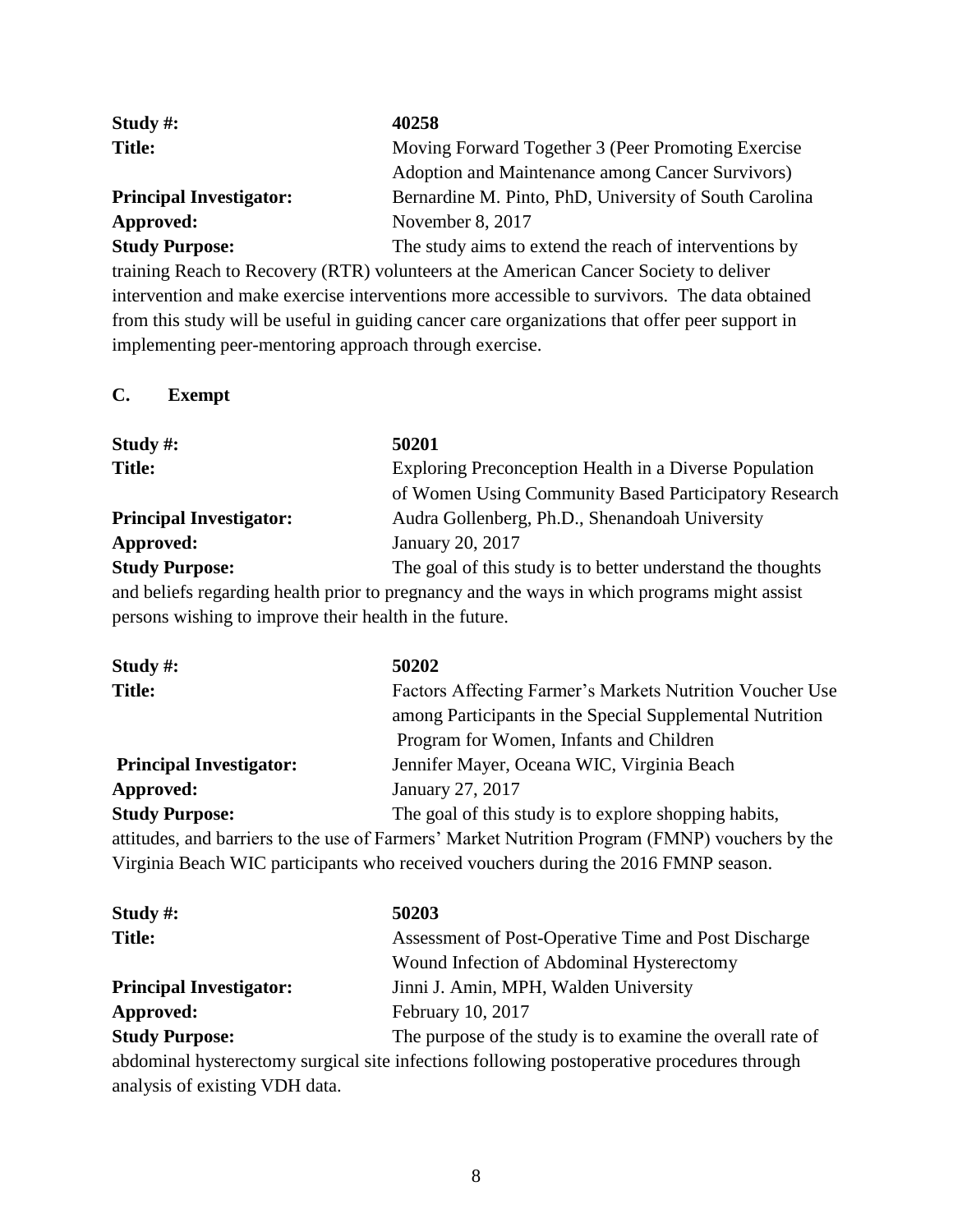| Study $\#$ :                   | 50204                                                  |
|--------------------------------|--------------------------------------------------------|
| <b>Title:</b>                  | Fine-Scale Analysis of Forest Fragmentation and Lyme   |
|                                | Disease in the New River Health District               |
| <b>Principal Investigator:</b> | Korine N. Kolivras, PhD, Virginia Tech                 |
| Approved:                      | February 17, 2017                                      |
| <b>Study Purpose:</b>          | The purpose of the study is to examine the association |

between Lyme disease and forest fragmentation in the New River Health District in order to identify environmental risk factors that contribute to Lyme disease.

| Study $\#$ :                   | 50205                                                      |
|--------------------------------|------------------------------------------------------------|
| <b>Title:</b>                  | Retrospective Review of Communicable Disease Control       |
|                                | <b>Measures</b>                                            |
| <b>Principal Investigator:</b> | Meredith Davis, MPH, Lord Fairfax Health District          |
| Approved:                      | February 27, 2017                                          |
| <b>Study Purpose:</b>          | The purpose of the study is to determine the proportion of |
|                                |                                                            |

communicable disease investigations that resulted in implementing one or more public health control measures, the frequency each control measure was used, and timeliness of control measures.

| Study $\#$ :                                                                                 | 50206                                                      |
|----------------------------------------------------------------------------------------------|------------------------------------------------------------|
| <b>Title:</b>                                                                                | Retrospective Analysis of Enteric Disease Exposures        |
| <b>Principal Investigator:</b>                                                               | Meredith Davis, MPH, Lord Fairfax Health District          |
| Approved:                                                                                    | February 27, 2017                                          |
| <b>Study Purpose:</b>                                                                        | The purpose of the study is to determine the proportion of |
| communicable disease investigations that resulted in the identification of a likely route of |                                                            |
| exposure and to describe the exposure routes for each disease.                               |                                                            |

| Study $\#$ :                   | 50207                                                          |  |
|--------------------------------|----------------------------------------------------------------|--|
| <b>Title:</b>                  | Social Determinants of First Live Births in the Peninsula      |  |
|                                | and Hampton Health Districts                                   |  |
| <b>Principal Investigator:</b> | Kayla Jordan, MPH, Eastern Virginia Medical School             |  |
| Approved:                      | March 17, 2017                                                 |  |
| <b>Study Purpose:</b>          | The purpose of the study is to evaluate descriptive statistics |  |
|                                |                                                                |  |

on first live births on the Peninsula (including Newport News, York County, James City County, Williamsburg, Poquoson, and Hampton) over the last three (3) years to determine if there are any specific groups of women with adverse pregnancy outcomes.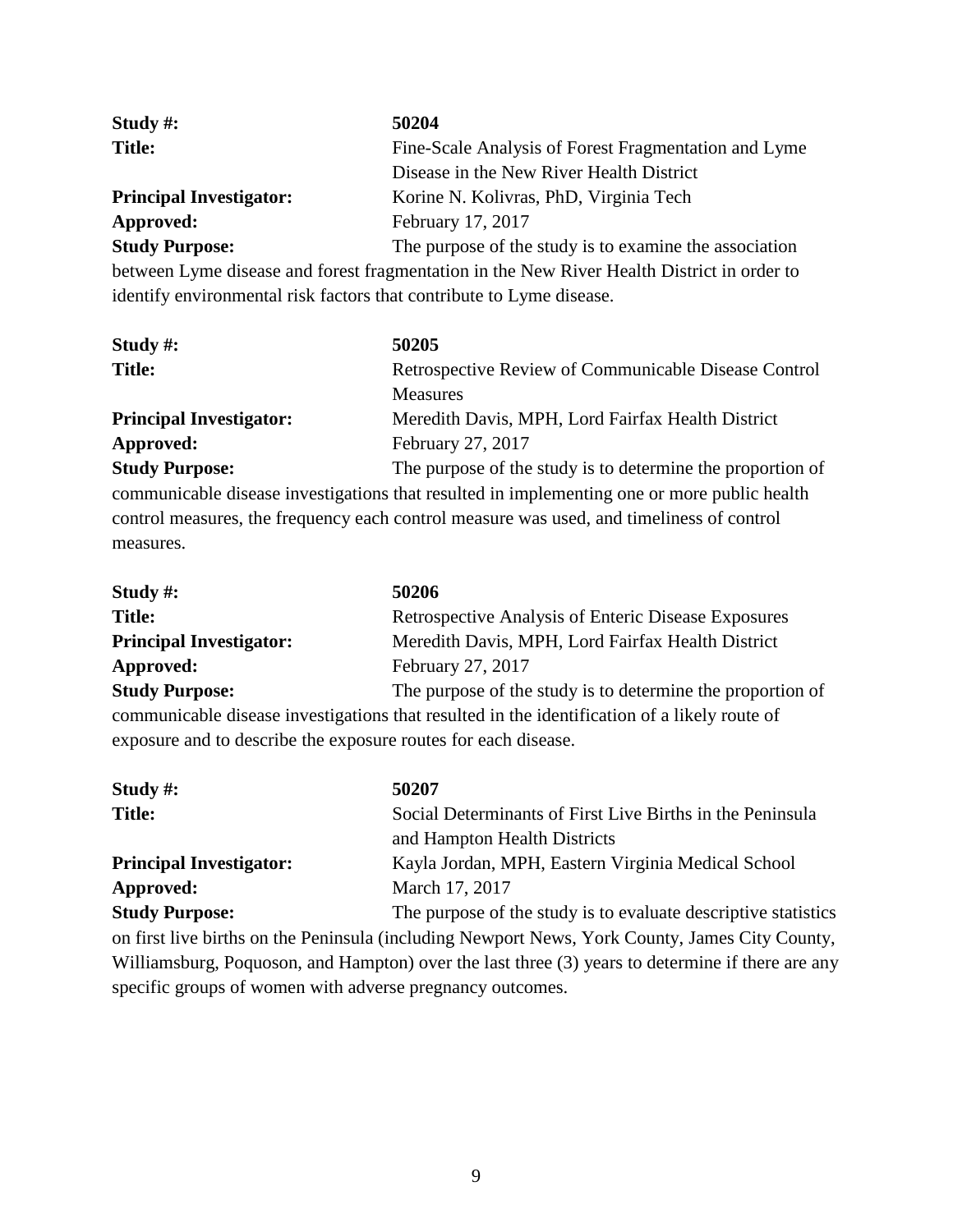| Study $#$ :                    | 50208                                                        |  |
|--------------------------------|--------------------------------------------------------------|--|
| <b>Title:</b>                  | Effects of Collaboration between Hospitals and Health        |  |
|                                | Departments around Assessments and Plans for Population      |  |
|                                | <b>Health Activities</b>                                     |  |
| <b>Principal Investigator:</b> | David Chang, MD, DrPH, Portsmouth Health District            |  |
| Approved:                      | May 10, 2017                                                 |  |
| <b>Study Purpose:</b>          | The purpose of this dissertation research study is to better |  |

understand the effect that assessment processes have on population health activities, and specifically, what effect, if any, has collaborative assessment and planning processes between health departments and hospitals had in Virginia.

| Study #:                       | 50210                                                                                        |
|--------------------------------|----------------------------------------------------------------------------------------------|
| <b>Title:</b>                  | Utilization of Dental Services among Pregnant Women                                          |
| <b>Principal Investigator:</b> | Shillpa Naavaal, BDS, MPH, MS, American Board of                                             |
|                                | Dental Public Health, Virginia Commonwealth University                                       |
| Approved:                      | July 11, 2017                                                                                |
| <b>Study Purpose:</b>          | This study will use the Pregnancy Risk Assessment                                            |
|                                | Monitoring System (PRAMS) data to estimate dental utilization among pregnant women and       |
|                                | determine associated factors with the use of dental care during pregnancy in Virginia during |
| 2012-2014.                     |                                                                                              |

**Study #: 50211 Title:** Work-Related Opioid Exposure among Virginia's First Responders **Principal Investigator:** Caroline E. Holsinger, PhD, MPH, Virginia Department of Health **Approved:** August 1, 2017

# **Study Purpose:** The purpose of this study is to assess Virginia's First

Responders' extent of exposure, health effects and knowledge about protective measures to prevent exposure to opioid drugs.

| Study $#$                                      | 50212                                                     |
|------------------------------------------------|-----------------------------------------------------------|
| <b>Title:</b>                                  | How Does Post-Secondary Educational Opportunity Affect    |
|                                                | College and Life Outcomes? Evidence from College          |
|                                                | Openings in Virginia                                      |
| <b>Principal Investigator:</b>                 | Kevin Connolly, Harvard University                        |
| Approved:                                      | November 17, 2017                                         |
| <b>Study Purpose:</b>                          | The purpose of this study is to determine how educational |
| opportunity affects college and life outcomes. |                                                           |